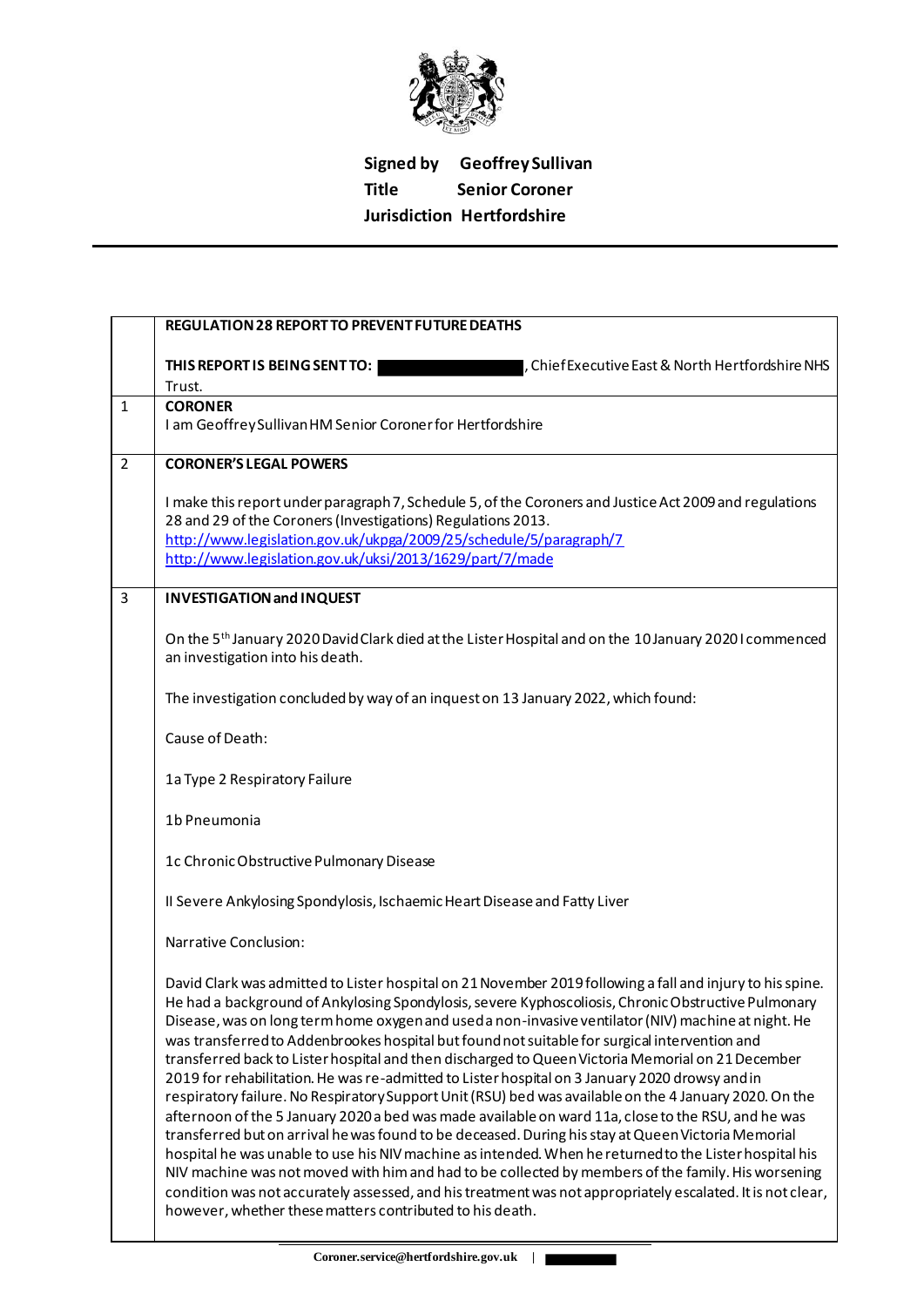| $\overline{4}$ | <b>CIRCUMSTANCES OF THE DEATH</b><br>During the inquest I heard evidence from a number of medical witnesses: Dr<br>, pathologist; Dr<br>, Medical Director QVMH; July 2005. Neurosurgeon; Prof,<br>Cons. Respiratory<br>Physician; Dr , Cons. ICU; Dr<br>provided an RCA report.    |
|----------------|-------------------------------------------------------------------------------------------------------------------------------------------------------------------------------------------------------------------------------------------------------------------------------------|
|                | From the evidence, a number of failings were identified in relation to the care received by Mr Clark. As<br>outlined above, it is not clear whether they contributed to his death, but they present a wider concern<br>for the provision of future care.                            |
|                | Despite being significantly unwell on his return to Lister hospital on the 3rd February 2020 his care was<br>not escalated in a timely fashion. Consultant review only took place 24 hours after his admission. I heard<br>that, at the time, there was a full complement of staff. |
|                | The evidence suggests that NEWS, a fundamental aspect of patient care, were not being calculated or<br>recorded accurately.                                                                                                                                                         |
|                | Mr Clark's treatment and course through the hospital was poorly documented. Poor documentation<br>makes treatment by following clinicians difficult and also investigation following a death or adverse event<br>more difficult.                                                    |
| 5              | <b>CORONER'S CONCERNS</b>                                                                                                                                                                                                                                                           |
|                | During the course of the inquest the evidence revealed matters giving rise to concern. In my opinion<br>there is a risk that future deaths will occur unless action is taken. In the circumstances it is my statutory<br>duty to report to you.                                     |
|                | The MATTERS OF CONCERN are as follows. -                                                                                                                                                                                                                                            |
|                | [BRIEF SUMMARY OF MATTERS OF CONCERN]<br>(1) That care was not escalated appropriately in ICU despite being fully staffed.<br>(2) That NEWS were not being calculated or documented accurately.<br>(3) That documentation, more generally, was poorly completed.                    |